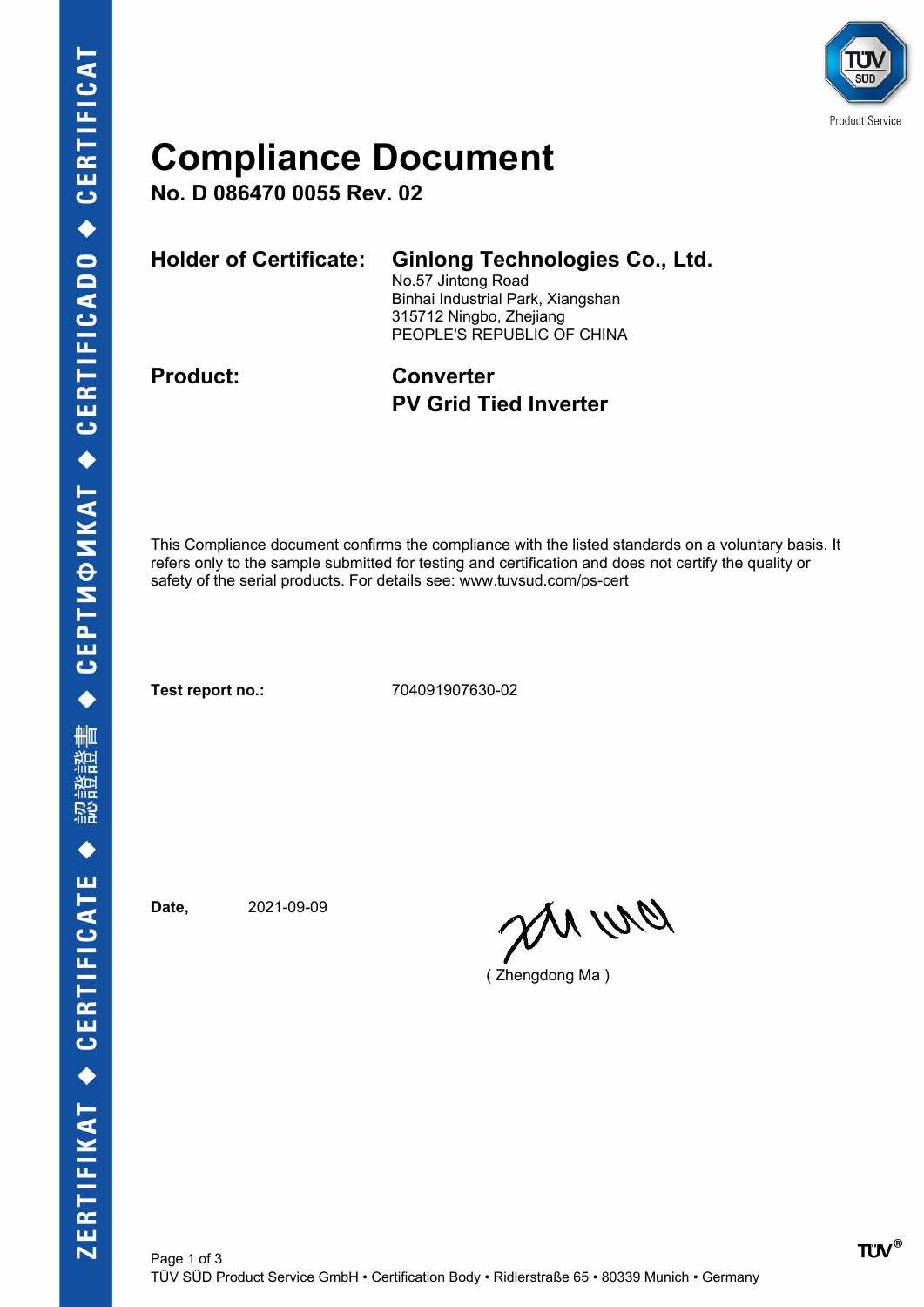

## **Compliance Document**

**No. D 086470 0055 Rev. 02**

**Model(s): Solis-mini-700-4G, Solis-mini-1000-4G, Solis-mini-1500-4G, Solis-mini-2000-4G, Solis-mini-2500-4G, Solis-mini-3000-4G, Solis-mini-3600-4G, S5- GR1P0.7K-M, S5-GR1P1K-M, S5-GR1P1.5K-M, S5-GR1P2K-M, S5-GR1P2.5K-M, S5-GR1P3K-M, S5-GR1P3.6K-M, S6-GR1P0.7K-M, S6-GR1P1K-M, S6-GR1P1.5K-M, S6-GR1P2K-M, S6-GR1P2.5K-M, S6-GR1P3K-M, S6-GR1P3.6K-M.**

## **Parameters:**

| Max. input<br>voltage:                 | 600 Vd.c.                                                                                                                                                                                                                                                                                                                                                                                                                  |
|----------------------------------------|----------------------------------------------------------------------------------------------------------------------------------------------------------------------------------------------------------------------------------------------------------------------------------------------------------------------------------------------------------------------------------------------------------------------------|
| Mppt<br>voltage<br>range:              | 50 - 500 Vd.c. (Solis-mini-700-4G, Solis-mini-1000-4G, Solis-mini-1500-4G, S5-<br>GR1P0.7K-M, S5-GR1P1K-M, S5-GR 1P1.5K-M, S6-GR1P0.7K-M, S6-GR1P1K-<br>M, S6-GR1P1.5K-M)<br>80 - 500 Vd.c. (Solis-mini-2000-4G, Solis-mini-2500-4G, Solis-mini-3000-4G, Solis-<br>mini-3600-4G, S5-GR1P2K-M, S5-GR1P2.5K-M, S5-GR1P3K-M, S5-GR1P3.6K-M,<br>S6-GR1P2K-M, S6-GR1P2.5K-M, S6-GR1P3K-M, S6-GR1P3.6K-M)                        |
| Max. input<br>current:                 | 11 Ad.c. (Solis-mini-700-4G, Solis-mini-1000-4G, Solis-mini-1500-4G, Solis-mini-<br>2000-4G, Solis-mini-2500-4G, Solis-mini-3000-4G)<br>12,5 Ad.c. (S5-GR1P0.7K-M, S5-GR1P1K-M, S5-GR 1P1.5K-M, S5-GR1P2K-M,<br>S5-GR1P2.5K-M, S5-GR1P3K-M)<br>14 Ad.c. (S6-GR1P0.7K-M, S6-GR1P1K-M, S6-GR1P1.5K-M, S6-GR1P2K-M, S6-<br>GR1P2.5K-M, S6-GR1P3K-M)<br>19 Ad.c. (Solis-mini-3600-4G, S5-GR1P3.6K-M, S6-GR1P3.6K-M)            |
| <b>Isc</b><br>PV(absolute<br>maximum): | 17,2 Ad.c. (Solis-mini-700-4G, Solis-mini-1000-4G, Solis-mini-1500-4G, Solis-mini-<br>2000-4G, Solis-mini-2500-4G, Solis-mini-3000-4G, S5-GR1P0.7K-M, S5-GR1P1K-<br>M, S5-GR 1P1.5K-M, S5-GR1P2K-M, S5-GR1P2.5K-M, S5-GR1P3K-M)<br>22 Ad.c. (S6-GR1P0.7K-M, S6-GR1P1K-M, S6-GR1P1.5K-M, S6-GR1P2K-M, S6-<br>GR1P2.5K-M, S6-GR1P3K-M)<br>30 Ad.c. (Solis-mini-3600-4G, S5-GR1P3.6K-M, S6-GR1P3.6K-M)                        |
| Rated grid<br>voltage:                 | 230 Va.c.                                                                                                                                                                                                                                                                                                                                                                                                                  |
| Rated grid<br>frequency:               | 50 Hz                                                                                                                                                                                                                                                                                                                                                                                                                      |
| Rated<br>output<br>power:              | 700 W (Solis-mini-700-4G, S5-GR1P0.7K-M, S6-GR1P0.7K-M)<br>1000 W (Solis-mini-1000-4G, S5-GR1P1K-M, S6-GR1P1K-M)<br>1500 W (Solis-mini-1500-4G, S5-GR 1P1.5K-M, S6-GR1P1.5K-M)<br>2000 W (Solis-mini-2000-4G, S5-GR1P2K-M, S6-GR1P2K-M)<br>2500 W (Solis-mini-2500-4G, S5-GR1P2.5K-M, S6-GR1P2.5K-M)<br>3000 W (Solis-mini-3000-4G, S5-GR1P3K-M, S6-GR1P3K-M)<br>3600 W (Solis-mini-3600-4G, S5-GR1P3.6K-M, S6-GR1P3.6K-M) |